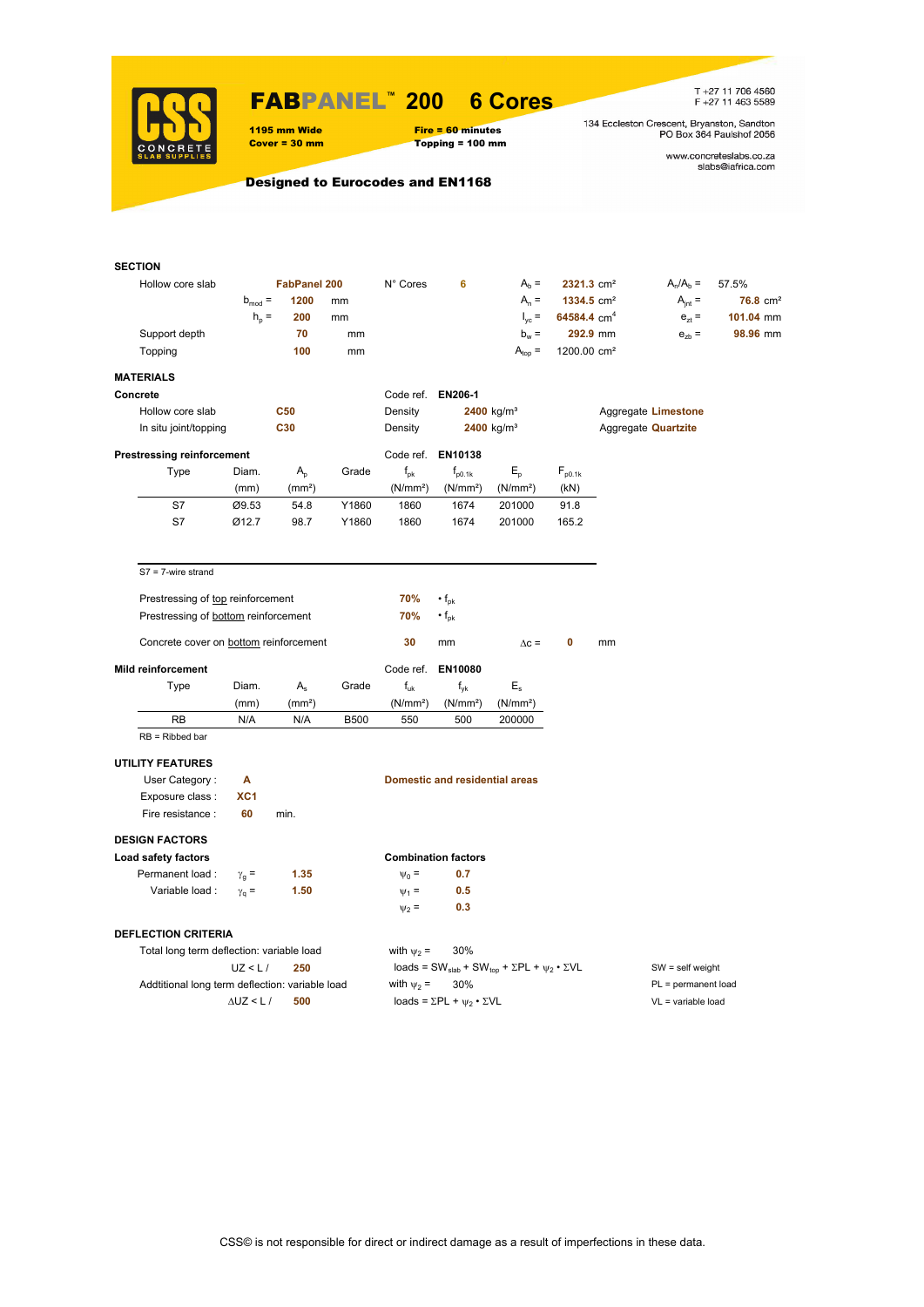

#### FABPANEL**™ 6 Cores**

1195 mm Wide Fire = 60 minutes<br>
Cover = 30 mm Topping = 100 mm  $Topping = 100$  mm T+27 11 706 4560<br>F+27 11 463 5589

134 Eccleston Crescent, Bryanston, Sandton<br>PO Box 364 Paulshof 2056

www.concreteslabs.co.za<br>slabs@iafrica.com

Designed to Eurocodes and EN1168

| <b>Reinforcement type</b>          |         | <b>STR 01</b> | <b>STR 02</b> | <b>STR 03</b> |  |  |  |  |
|------------------------------------|---------|---------------|---------------|---------------|--|--|--|--|
| <b>Top reinforcement</b>           |         |               |               | 2xØ9.53       |  |  |  |  |
| <b>Bottom reinforcement</b>        |         | 4xØ12.7       | 5xØ12.7       | 7xØ12.7       |  |  |  |  |
| Reinforcement (kg/m <sup>2</sup> ) |         | 2.58          | 3.23          | 5.24          |  |  |  |  |
| $M_{Rd}$                           | (kNm/m) | 130.8         | 168.0         | 216.1         |  |  |  |  |
| $V_{nc,Rd}$                        | (kN/m)  | 76.0          | 80.9          | 84.4          |  |  |  |  |
| $V_{c, Rd}$                        | (kN/m)  | 72.4          | 90.5          | 106.8         |  |  |  |  |

## **This Load Span Table is for guidance only and should not be considered as a complete calculation.**

| <b>Permanent</b><br>load<br>$g$ (kN/m <sup>2</sup> ) | <b>Variable</b><br>load<br>$q$ (kN/m <sup>2</sup> ) |       | <b>CLEAR SPAN (IN METERS)</b> |       | $L_{n}$<br>$L_{\text{sup}}$ |  |  |  |  |  |  |
|------------------------------------------------------|-----------------------------------------------------|-------|-------------------------------|-------|-----------------------------|--|--|--|--|--|--|
| 1.50                                                 | 1.50                                                | 11.36 | 11.53                         | 12.35 |                             |  |  |  |  |  |  |
| 1.50                                                 | 2.00                                                | 10.92 | 11.44                         | 12.10 |                             |  |  |  |  |  |  |
| 1.50                                                 | 2.50                                                | 10.48 | 11.38                         | 11.87 |                             |  |  |  |  |  |  |
| 1.50                                                 | 3.00                                                | 10.09 | 11.19                         | 11.66 |                             |  |  |  |  |  |  |
| 1.50                                                 | 3.50                                                | 9.74  | 11.01                         | 11.46 |                             |  |  |  |  |  |  |
| 1.50                                                 | 4.00                                                | 9.43  | 10.66                         | 11.27 |                             |  |  |  |  |  |  |
| 1.50                                                 | 5.00                                                | 8.88  | 10.04                         | 10.94 |                             |  |  |  |  |  |  |
| 1.50                                                 | 6.00                                                | 8.42  | 9.52                          | 10.63 |                             |  |  |  |  |  |  |
| 1.50                                                 | 7.00                                                | 8.02  | 9.07                          | 10.29 |                             |  |  |  |  |  |  |
| 1.50                                                 | 8.00                                                | 7.67  | 8.68                          | 9.85  |                             |  |  |  |  |  |  |
| 1.50                                                 | 9.00                                                | 7.37  | 8.34                          | 9.26  |                             |  |  |  |  |  |  |
| 1.50                                                 | 10.00                                               | 7.10  | 8.03                          | 8.66  |                             |  |  |  |  |  |  |
| 1.50                                                 | 12.50                                               | 6.53  | 7.20                          | 7.44  |                             |  |  |  |  |  |  |
| 1.50                                                 | 15.00                                               | 6.00  | 6.34                          | 6.53  |                             |  |  |  |  |  |  |
| 1.50                                                 | 20.00                                               | 4.86  | 5.11                          | 5.28  |                             |  |  |  |  |  |  |

#### **SECTION - self weight**

|                         | Precast slab:   | 2.62 | kN/m <sup>2</sup> |                                |      |                   |                            |
|-------------------------|-----------------|------|-------------------|--------------------------------|------|-------------------|----------------------------|
|                         | Joint:          | 0.15 | kN/m <sup>2</sup> | $\Rightarrow$ Sum =            | 2.77 | kN/m <sup>2</sup> | $(slab + ioint)$           |
|                         | Topping:        | 2.35 | kN/m <sup>2</sup> | $\Rightarrow$ Sum =            | 5.12 | kN/m <sup>2</sup> | $(slab + joint + topping)$ |
| <b>UTILITY FEATURES</b> |                 |      |                   |                                |      |                   |                            |
|                         | User Category:  | А    |                   | Domestic and residential areas |      |                   |                            |
|                         | Exposure class: | XC1  |                   | Fire resistance :              | 60   | min.              |                            |

## **DEFLECTION CRITERIA**

Long term part of variable load  $v_2 = 0.3$ 

- Long term TOTAL deflection under self weight of the slab + total permanent load + 30% of the variable load < L / 250

- Long term ADDITIONAL deflection under total permanent load + 30% of the variable load < L / 500